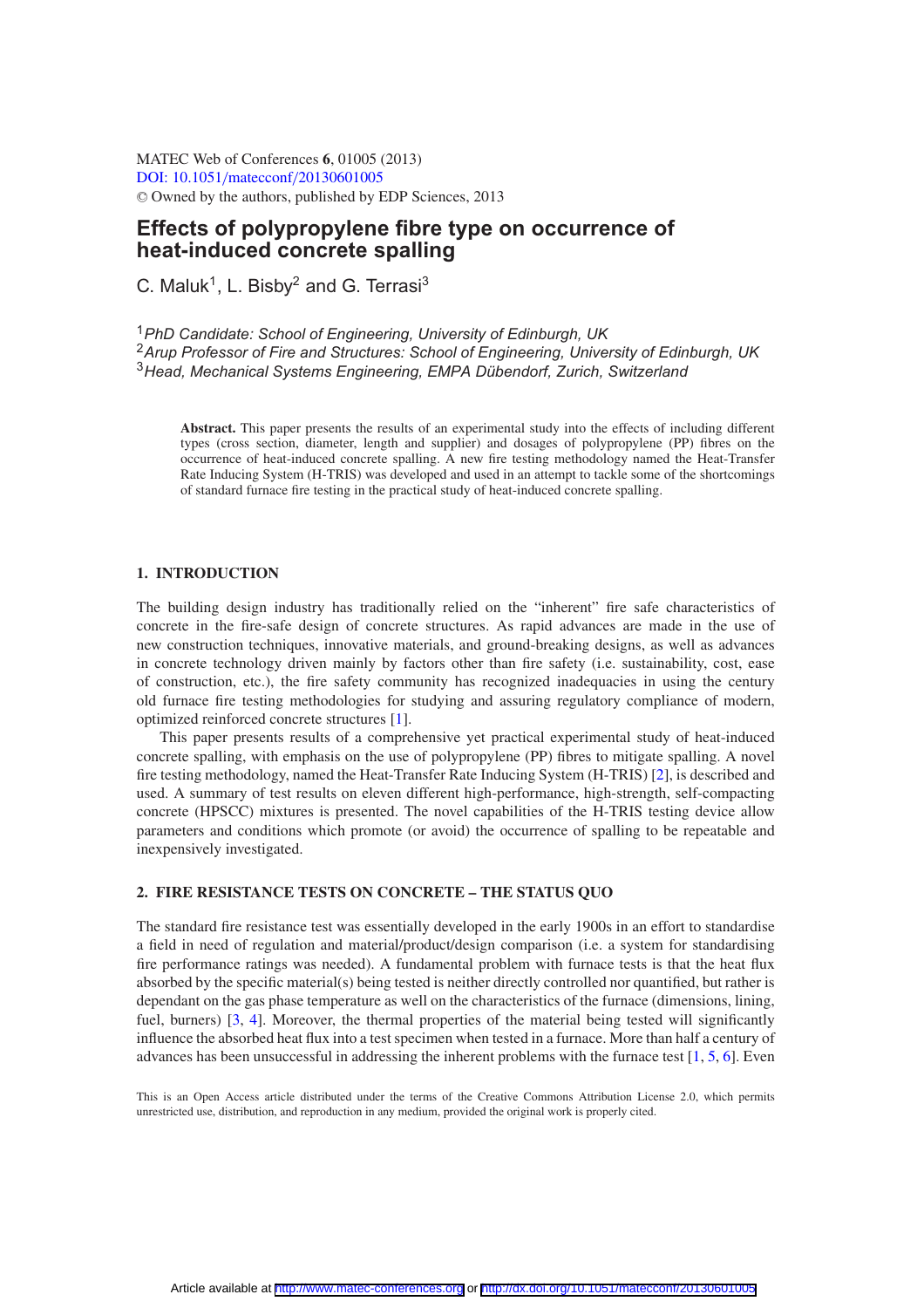# MATEC Web of Conferences

<span id="page-1-0"></span>

**Figure 1.** Multiple views of the Heat-Transfer Rate Inducing System (H-TRIS).

though furnace tests are controlled to follow a standard time-temperature curve [\[7](#page-7-4), [8](#page-7-5)], the equivalent thermal energy absorbed is never identical when testing materials with different thermal properties (e.g. concrete, timber, steel) or when testing in different specific furnaces. Moreover, the mechanical boundary conditions of test elements in standard fire resistance tests rarely simulate those encountered by a real structural element in a real fire. There is compelling evidence that the complexities of real fires are not captured by furnace tests [\[9\]](#page-7-6).

Material properties (thermal and thermo-mechanical) as well as full structural behaviour in fire have historically been defined almost entirely based on standard fire resistance testing of isolated structural elements in furnaces. Even modern research  $[9-12]$  $[9-12]$  continues to use furnace testing as a means to understand structural response to fire, despite the relatively poor repeatability and quantification available from furnace testing. The high costs of large scale furnace testing are a limiting factor for progress in structural fire engineering; high costs restrict research programs to a very limited number of standard furnace tests, and hence very little statistical analysis of results is possible. Repeatability and the ability to accurately quantify the thermal loading to which materials and structural elements are exposed in a fire resistance test is a serious and legitimate concern [\[13,](#page-7-8) [14\]](#page-7-9).

# **2.1 Heat-induced concrete spalling**

The contemporary approach taken in practice to account (and mitigate) for the occurrence of heatinduced concrete spalling during fires is either to ignore it or to follow prescribed guidance. An example of prescribed guidance is given in Section 6.2 of EC 1992-1-2 [\[15\]](#page-7-10), which lists the prescribed methods for to "avoid" spalling in concrete structures, while not actually requiring designers to demonstrate the potential for spalling in a given application. Indeed, by method D which suggests to, *"include in the concrete mix more than*  $2 \text{ kg/m}^3$  *of monofilament propylene fibres*," [\[15](#page-7-10)] there is no explicit requirement to prove that  $2 \text{ kg/m}^3$  is sufficient to prevent spalling, nor is there any statement to indicate what ranges of monofilament PP fibre geometry and composition will accomplish this.

# **3. H-TRIS**

The H-TRIS test methodology developed for the current study uses a mobile array of propane-fired radiant panels with a mechanical linear motion system (Fig. [1\)](#page-1-0). Whilst this is not the first time that mobile radiant panels have been used for thermal testing of construction materials [\[16](#page-7-11), [17\]](#page-7-12), to the authors' knowledge it is the first time that such an approach has been taken in an effort to understand and simulate the time-history of heat flux in a standard fire resistance test based on through thickness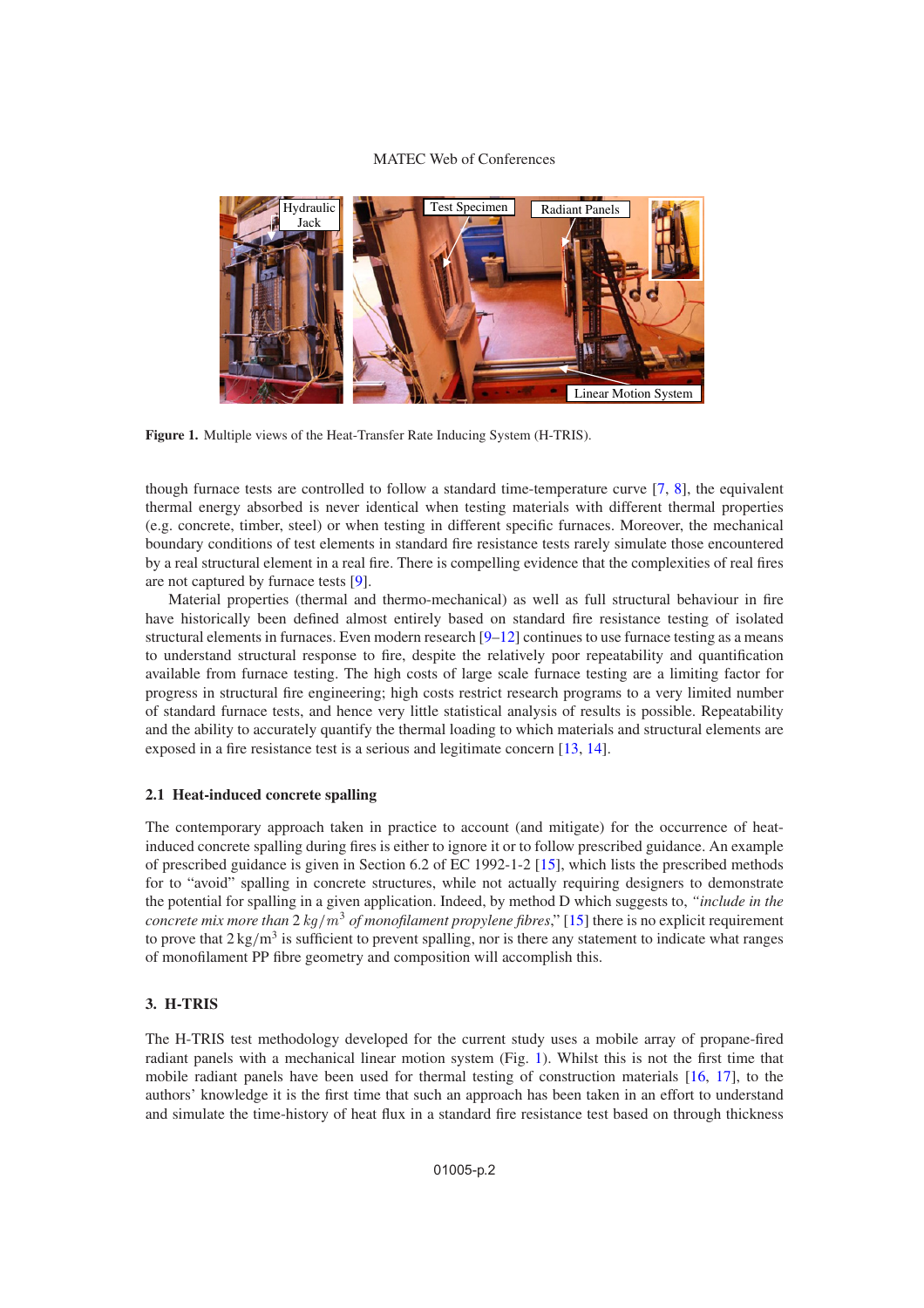#### IWCS 2013

temperature measurements [\[2\]](#page-6-1). Thermal loading of test specimens is controlled using incident heat flux measurements taken by water cooled Schmidt-Boelter heat flux gauges during a pre-programmed calibration procedure. Calibration can be repeated before each new test to account for the specific ambient conditions on any given day, allowing a very high level of repeatability between tests. The computer-controlled linear motion system is used to adjust the radiant panels' location (i.e. distance from the specimen) so as to follow any pre-defined time history of incident or absorbed heat flux. H-TRIS thus allows accurate quantification of the energy absorbed by a tested element with good repeatability and at negligible economic and temporal costs compared to furnace tests [\[1](#page-6-0)]. It also allows rational simulation of any real fire or furnace exposure. A custom loading rig is used along with H-TRIS which is capable of inducing a compressive load on the test specimens of up to 400 kN (axial or bi-axial and fixed or pinned boundary conditions).

# **4. EXPERIMENTAL INVESTIGATION**

# **4.1 Wider study on high-performance precast concrete elements**

The work reported herein is part of a larger study into the behaviour of thin-walled carbon fibre reinforced polymer (CFRP) pretensioned precast concrete slabs in fire. The combination of CFRP prestressing tendons and high performance self consolidating concrete (HPSCC) allows for highly optimized, light-weight prestressed elements, with reduced concrete cover and overall thickness while also providing excellent serviceability, fatigue, and durability performance. However, the fire behaviour of these novel elements is problematic on various grounds and needs to be better understood before they can be used with confidence.

During the initial stages of the wider study (during 2009–2010), a series of full-scale thin-walled CFRP HPSCC pretensioned slabs, produced by SACAC AG, Switzerland, were tested at EMPA, Switzerland in a standard fire resistance furnace [\[18](#page-7-13)]. The HPSCC mixture was designed to achieve a strength class C90. Materials such as this are becoming popular for producing slender precast prestressed elements. The HPSCC had a precise grain size distribution of 0–8 mm limestone aggregates, added silica fume, fly ash, and superplasticizers. The particular HPSCC mixture was designed to allow for optimum self-compacting conditions, with a slump flow of more than 750 mm at water-to-(cement  $+$  silica fume  $+$  fly ash) ratios in the range of 0.39–0.40. Constructability required slump flows in this range and hence the use of large dosages of PP fibres was explicitly restricted. Guided by the recommendations given in the EC 1992-2-1 [\[15\]](#page-7-10), PP fibres were used at a rate of  $2 \text{ kg/m}^3$ . With no particular type or geometry of PP fibres specified in the Eurocodes, the industry partner opted to use 20 mm long PP fibres with rectangular cross section  $37 \times 200 \mu m$ . The melting temperature of the PP fibres was specified as 160 ◦C to 170 ◦C. It is noteworthy that available guidelines state that *"the melting point is an important characteristic where the fibre is to be used to modify the performance of concrete in fire"* [\[19\]](#page-7-14); however no statement is made as to what melting temperature is desirable and why.

Six series of five loaded slabs were tested to the ISO 834 standard fire curve [\[7](#page-7-4)] in a floor furnace at EMPA. Slabs were simply supported with loading in four-point bending sufficient to reach decompression at the tension fibre in the central region. Slabs had a rectangular cross-section, 45, 60 or 75 mm thickness, and were 200 mm wide. All slabs were tested with an exposed length of 3040 mm and 130, 160 or 280 mm of cold overhang at each end. The 5.4 mm diameter CFRP tendons were located at the mid-plane of the slabs in order to obtain a central prestress, and were stressed to either 800 or 1200 MPa. Full details of this prior work are given elsewhere [18]. From the analysis of the fire tests on 30 slabs it was concluded that: (1) the *fire resistance* of the slabs was mainly limited by heat-induced spalling of the HPSCC; and (2) spalling mainly occurred around the prestress transfer zone where the precompressive stress at the heated face was greatest.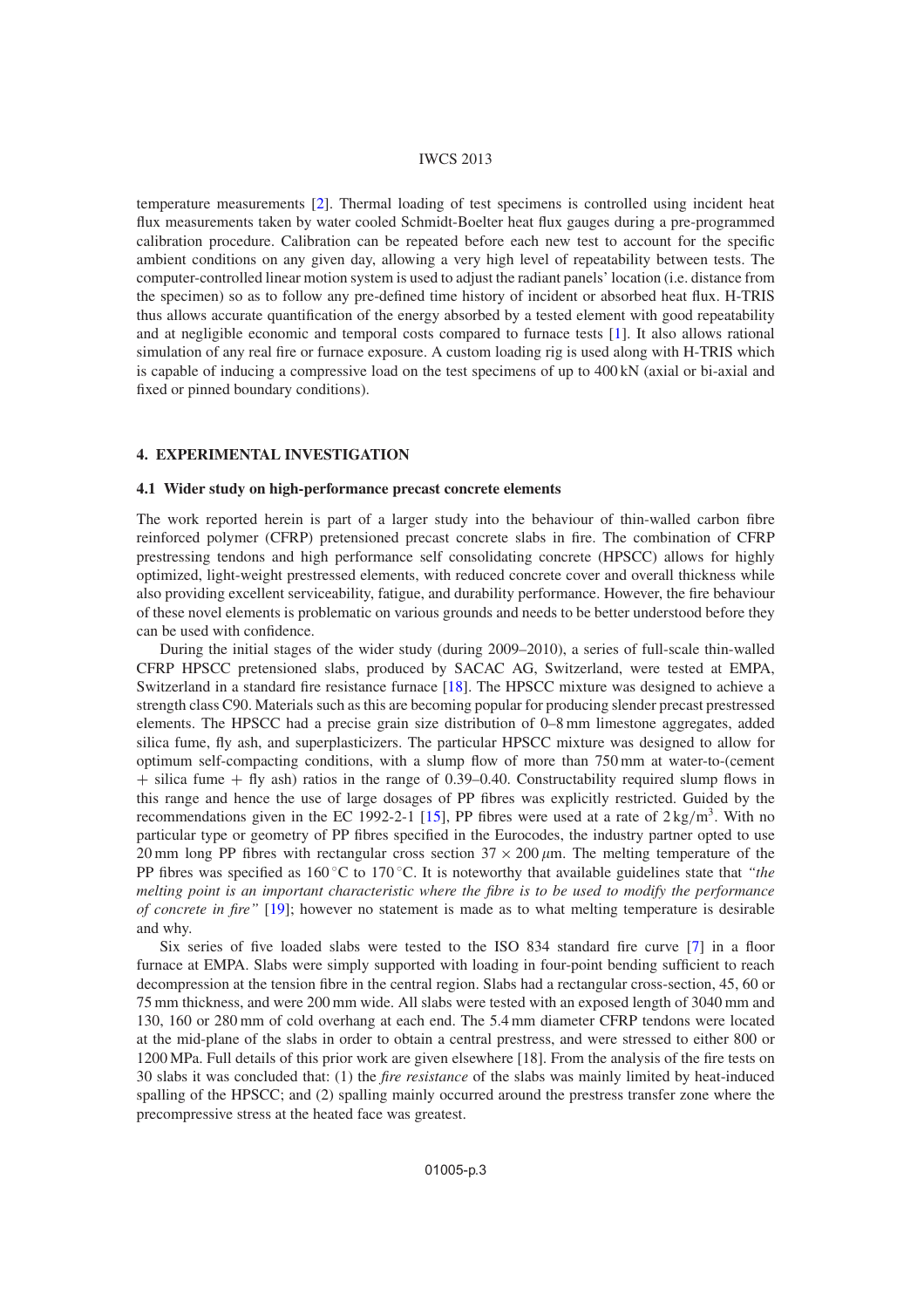| Mix<br>Label | PP fibre type   |                   |                 |                                            | <b>Fibre Parameters</b>                     |                                    |                                  |  |
|--------------|-----------------|-------------------|-----------------|--------------------------------------------|---------------------------------------------|------------------------------------|----------------------------------|--|
|              | <b>Supplier</b> | Cross-<br>section | Length          | PP dosage<br>$\lceil \text{kg/m}^3 \rceil$ | <b>Total surface</b><br>area of PPs $[m^2]$ | <b>Total length</b><br>of PPs [km] | Total # of PPs<br>[mill. of PPs] |  |
| 042          |                 |                   | None            |                                            |                                             |                                    |                                  |  |
| 132          | Baekart         | $18 \mu m$        | $6 \text{ mm}$  | 0.68                                       | 165                                         | 2915                               | 486                              |  |
| 142          |                 | $32 \mu m$        |                 | 1.20                                       | 165                                         | 1640                               | 273                              |  |
| 341          | Propex          | $32 \mu m$        | $3 \text{ mm}$  | 1.20                                       | 165                                         | 1640                               | 547                              |  |
| 342          |                 |                   |                 | 2.00                                       | 275                                         | 2733                               | 911                              |  |
| 343          |                 |                   | 6 mm            | 1.40                                       | 192                                         | 1913                               | 319                              |  |
| 345          |                 |                   |                 | 1.20                                       | 165                                         | 1640                               | 273                              |  |
| 344          |                 |                   | $12 \text{ mm}$ | 1.20                                       | 165                                         | 1640                               | 137                              |  |
| 241          | Vulkan          | 37*200<br>μm      | $20 \text{ mm}$ | 1.20                                       | 84                                          | 178                                | 15                               |  |
| 242          |                 |                   |                 | 2.00                                       | 141                                         | 297                                | 25                               |  |
| 243          |                 |                   |                 | 2.34                                       | 165                                         | 348                                | 29                               |  |

<span id="page-3-0"></span>**Table 1.** Experimental Test Matrix.

## **4.2 Testing matrix**

The full-scale tests demonstrated that efforts were needed either to further understand, or better completely avoid, the occurrence of heat-induced spalling; however it was recognized that additional furnace testing was cost-prohibitive. Scaled specimens were therefore cast and tested for spalling using H-TRIS. The authors recognize that in structural fire resistance testing scaling is questionable on a variety of grounds [\[1](#page-6-0)]. Thus, in the direction of the principal heat flow the sample dimensions were not scaled, producing specimens with the same cross-section as the full-scale slabs but with a length of only 500 mm. Cold overhangs of 50 mm were required at the ends of the specimens, resulting in a thermally exposed surface of  $400 \times 200$  mm<sup>2</sup>. The overall test matrix in the current study was defined with the primary objective of defining an HPSCC mixture that could be used to cast full-scale thin-walled CFRP HPSCC pretensioned slabs with a guarantee that no heat-induced concrete spalling would occur when tested in a standard furnace test.

Eleven candidate concrete mixtures were selected and tested either under sustained compressive stress with rotationally fixed boundary conditions, or under a free and unrestrained condition, in order to replicate the extremes of possible mechanical condition experienced during the furnace testing. The parameters assessed were strictly related to the type of PP fibre (cross section, diameter, length and supplier) and dose, with mild variations in the concrete mixture to attain the optimum self-compacting conditions required for constructability. A review of studies on heat-induced concrete spalling [\[20](#page-7-15)[–22](#page-7-16)] informed the choices of parameters to be varied to assess the type of PP fibre and dosage.

The small scale testing matrix is shown in Table [1.](#page-3-0) For each of the eleven candidate mixes six specimens were cast by the industry partner in Switzerland; three of these were tested under sustained compressive stress and three were tested with zero global compressive stress. Specific PP fibre dosages were defined to assess the influence of three pre-defined *comparative factors*: total surface area of PP fibres (mixtures 132, 142, 341, 345, 344), total length (mixtures 142, 341, 345, 344), and total number. All tests were performed in triplicate. To replicate the mechanical conditions encountered in the region of the prestress transfer zone in the full scale slabs, which is where much of the spalling occurred in the standard furnace tests [\[18](#page-7-13)], axial compressive loading was applied on the specimens' central longitudinal axis to simulate the initial precompressive stress in concrete at the beginning of the tests; a stress of 12.3 MPa averaged over the cross-section.

H-TRIS was programmed to impose thermal loading on the scaled specimens, equivalent to the thermal loading experienced by the full scale slabs tested in the furnace tests at EMPA. Based on the premise that the evolution of temperature gradients through the specimens' depth is the critical parameter indicating a true equivalence of thermal insult on the test specimens, replicating the internal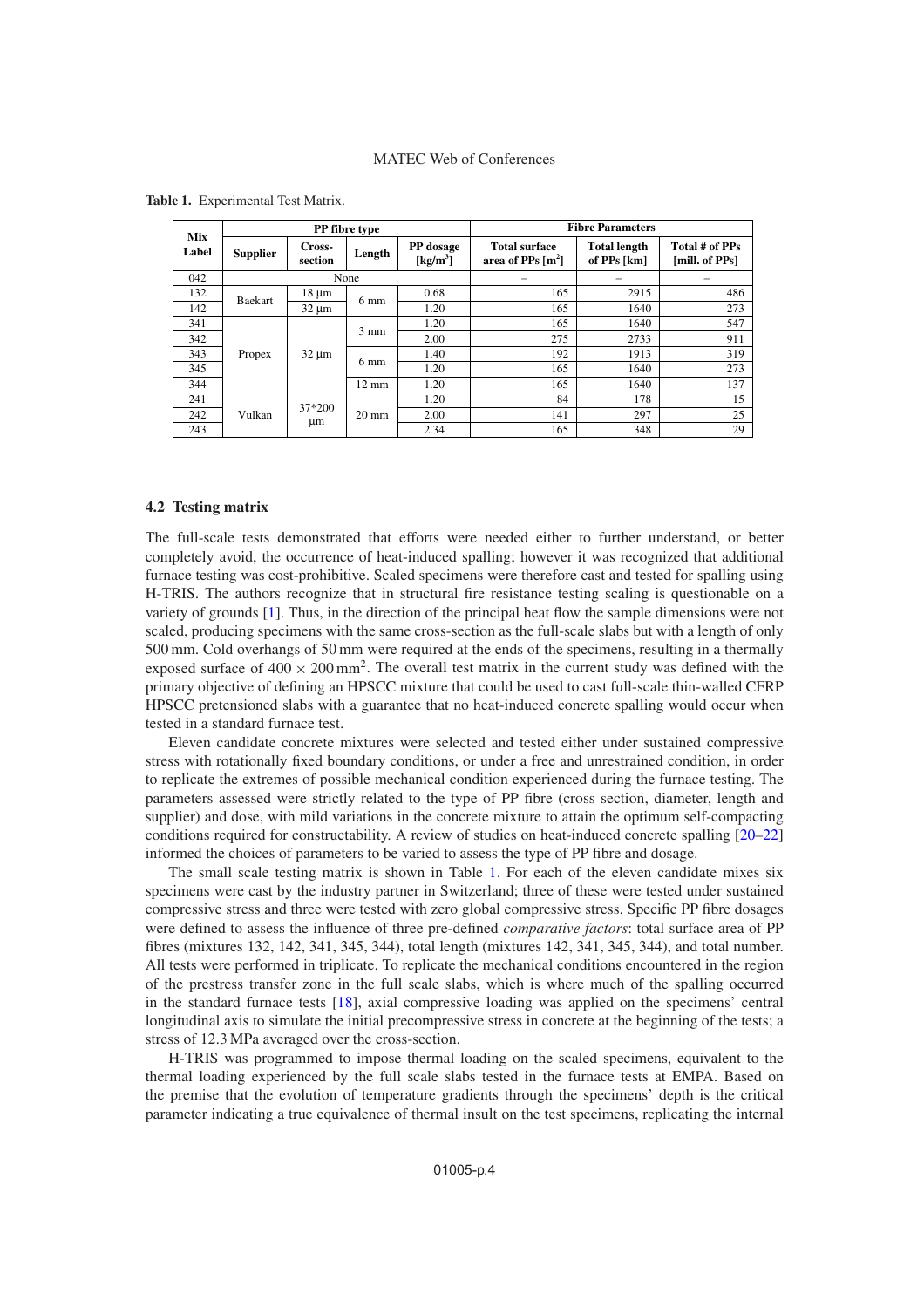# IWCS 2013

| <b>Mix</b><br>Label | <b>Sustained</b><br>compressive<br>stress | Time to spall            | Heat<br><b>Density</b><br><b>Absorbed</b> | <b>Mass spalled</b> |                      | <b>Mass spalled</b><br>/heat density<br>absorbed |  |
|---------------------|-------------------------------------------|--------------------------|-------------------------------------------|---------------------|----------------------|--------------------------------------------------|--|
|                     |                                           | [min]                    | [kJ/cm <sup>2</sup> ]                     | [g]                 | $\lbrack \% \rbrack$ | $[g \times cm^2 / kJ]$                           |  |
|                     | 0 MPa                                     | 10.9                     | 2.28                                      | 208                 | 2.0%                 | 91                                               |  |
|                     |                                           | 24.7                     | 5.99                                      | 664                 | 6.3%                 | 111                                              |  |
| 042                 |                                           | 13.9                     | 3.01                                      | 1135                | 10.7%                | 377                                              |  |
|                     | 12.34 MPa                                 | 12.5                     | 2.66                                      | 1281                | 12.1%                | 481                                              |  |
|                     |                                           | 11.0                     | 2.31                                      | 679                 | 6.3%                 | 294                                              |  |
|                     |                                           | 13.1                     | 2.81                                      | 1189                | 11.2%                | 424                                              |  |
|                     | 0 MPa                                     | 17.1                     | 3.85                                      | 923                 | 8.4%                 | 240                                              |  |
|                     |                                           | 14.6                     | 3.19                                      | 268                 | 2.4%                 | 84                                               |  |
| 341                 |                                           | 16.5                     | 3.67                                      | 435                 | 4.0%                 | 118                                              |  |
|                     | 12.34 MPa                                 | 16.3                     | 3.64                                      | 3095                | 28.5%                | 850                                              |  |
|                     |                                           | 13.0                     | 2.80                                      | 2043                | 18.7%                | 731                                              |  |
|                     |                                           | 14.4                     | 3.16                                      | 2645                | 24.4%                | 838                                              |  |
|                     | 0 MPa                                     | 12.4                     | 2.66                                      | 420                 | 3.8%                 | 158                                              |  |
|                     |                                           | 7.9                      | 1.61                                      | 100                 | 0.9%                 | 62                                               |  |
| 241                 |                                           | 11.7                     | 2.49                                      | 238                 | 2.2%                 | 96                                               |  |
|                     | 12.34 MPa                                 | 7.3                      | 1.48                                      | 251                 | 2.3%                 | 169                                              |  |
|                     |                                           | 14.3                     | 3.11                                      | 210                 | 1.9%                 | 67                                               |  |
|                     |                                           | 12.5                     | 2.66                                      | 784                 | 7.2%                 | 294                                              |  |
|                     | 0 MPa                                     | $\equiv$                 |                                           | $\equiv$            | -                    | $\equiv$                                         |  |
|                     |                                           | $\overline{\phantom{0}}$ | $\overline{\phantom{0}}$                  |                     | -                    | -                                                |  |
| 242                 |                                           | $\equiv$                 |                                           |                     | $=$                  | $\equiv$                                         |  |
|                     | 12.34 MPa                                 | 9.9                      | 2.07                                      | 438                 | 4.1%                 | 212                                              |  |
|                     |                                           | 9.4                      | 1.93                                      | 423                 | 4.0%                 | 219                                              |  |
|                     |                                           | 10.6                     | 2.22                                      | 1503                | 14.3%                | 678                                              |  |

<span id="page-4-0"></span>**Table 2.** Results of spalling tests in H-TRIS.

thermal gradient evolution was the crucial issue in the current study. Through-thickness temperature measurements at 10, 20 and 45 mm from the exposed surface, obtained during the furnace tests of the full scale specimens, were used as inputs for an inverse heat transfer model to calculate the necessary absorbed heat flux that generated the observed thermal gradients from the furnace tests following ISO 834 [\[2](#page-6-1)].

# **5. RESULTS AND DISCUSSION**

All 66 small scale tests were performed during a period of only 30 days. The results are summarized in Table [2](#page-4-0) and demonstrate clear differences in the time to spalling and amount of spalling when using different types of PP fibres at different dosages (in cases where spalling occurred). The moisture content of the test specimens at the time of testing was 4.0 to 5.0% (by mass); 13 to 16 months from casting. Cube compressive strengths at 6 months age ranged between 103 and 112 MPa.

# **5.1 Validation of the thermal loading**

The comparison of through thickness temperature measurements between effectively identical concrete elements tested in the EMPA floor furnace (grey shaded bands) and in H-TRIS (black lines) is given in Figure [2,](#page-5-0) thus validating the use of this technique, particularly in replicating the thermal gradients imposed by a given furnace. Figure [2](#page-5-0) also illustrates the excellent repeatability of H-TRIS tests as compared with the variability inherent in furnace tests.

# **5.2 Assessment of spalling**

Propensity for concrete spalling has traditionally been assessed through furnace testing by visual evaluation of the concrete surface, and occasionally by measuring the depth, volume, or mass of spalled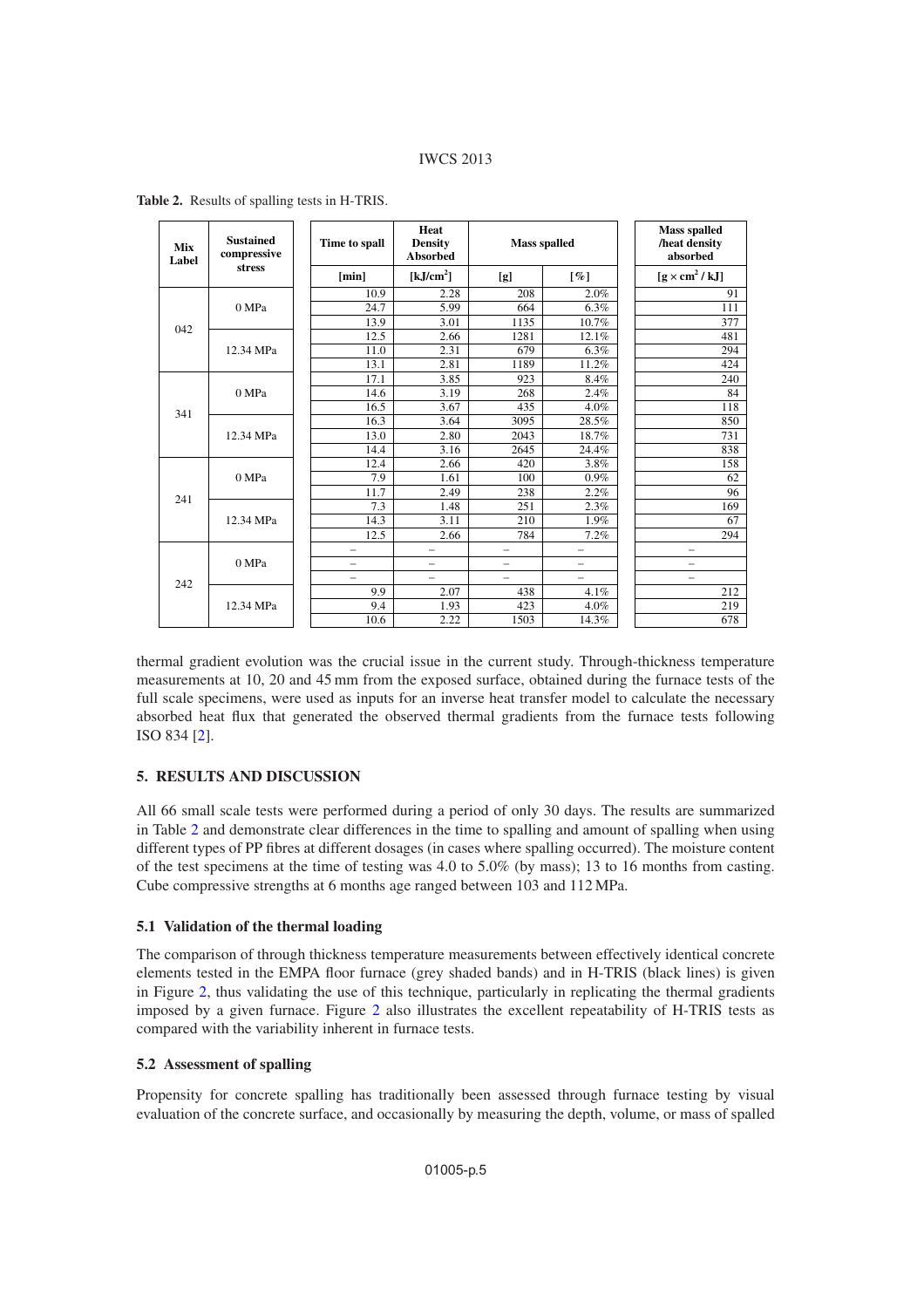MATEC Web of Conferences

<span id="page-5-0"></span>

<span id="page-5-1"></span>**Figure 2.** Internal temperatures recorded in furnace (ISO 834) compared to those from H-TRIS.



**Figure 3.** Post-test photographs of specimens tested with H-TRIS.

concrete from the specimen. The H-TRIS methodology makes it possible also to accurately quantify the time to first spalling, the mass spalled, and the total absorbed heat density up to the moment of first spalling; this is calculated as the area under the curve in the absorbed heat flux versus time curve divided by the concrete mass.

Since the objective of the current study to avoid heat-induced spalling completely, rather than to develop a deep understanding of the mechanisms involved, which the authors feel is an unrealistic and to some extend wrong-minded objective, tests were continued only until first spalling. If no spalling occurred within 60 minutes of heating the test was halted. Spalling of the specimens occurred for four of the candidate concrete mixtures (mixtures 042, 341, 241 and 242). For mixtures in which spalling occurred under sustained compressive stress, spalling also occurred under a free-to-expand condition, with the exception of mixture 242. A summary of the results for those mixtures that experienced spalling is given in Table [2.](#page-4-0) It should be noted that the initial mass was between 10.5 and 10.9 kg. It is noteworthy that we do not differentiate between mass loss due to heat-induced spalling and mass loss due to moisture. Before and after photographs of some of the test specimens with different levels of spalling (i.e. mass spalled) are shown in Figure [3.](#page-5-1)

Heat-induced concrete spalling only occurred for mixtures 042, 341, 241 and 242, between 7 and 25 minutes from the start of the test. This is similar to the time to spalling in the full-scale standard fire resistance tests on HPSCC slabs. Spalling occurred for concrete mixtures with the relatively low levels of the *fibre parameters* (Table [1\)](#page-3-0) (mixtures 042, 341, 241, and 242), indicating the relevancy of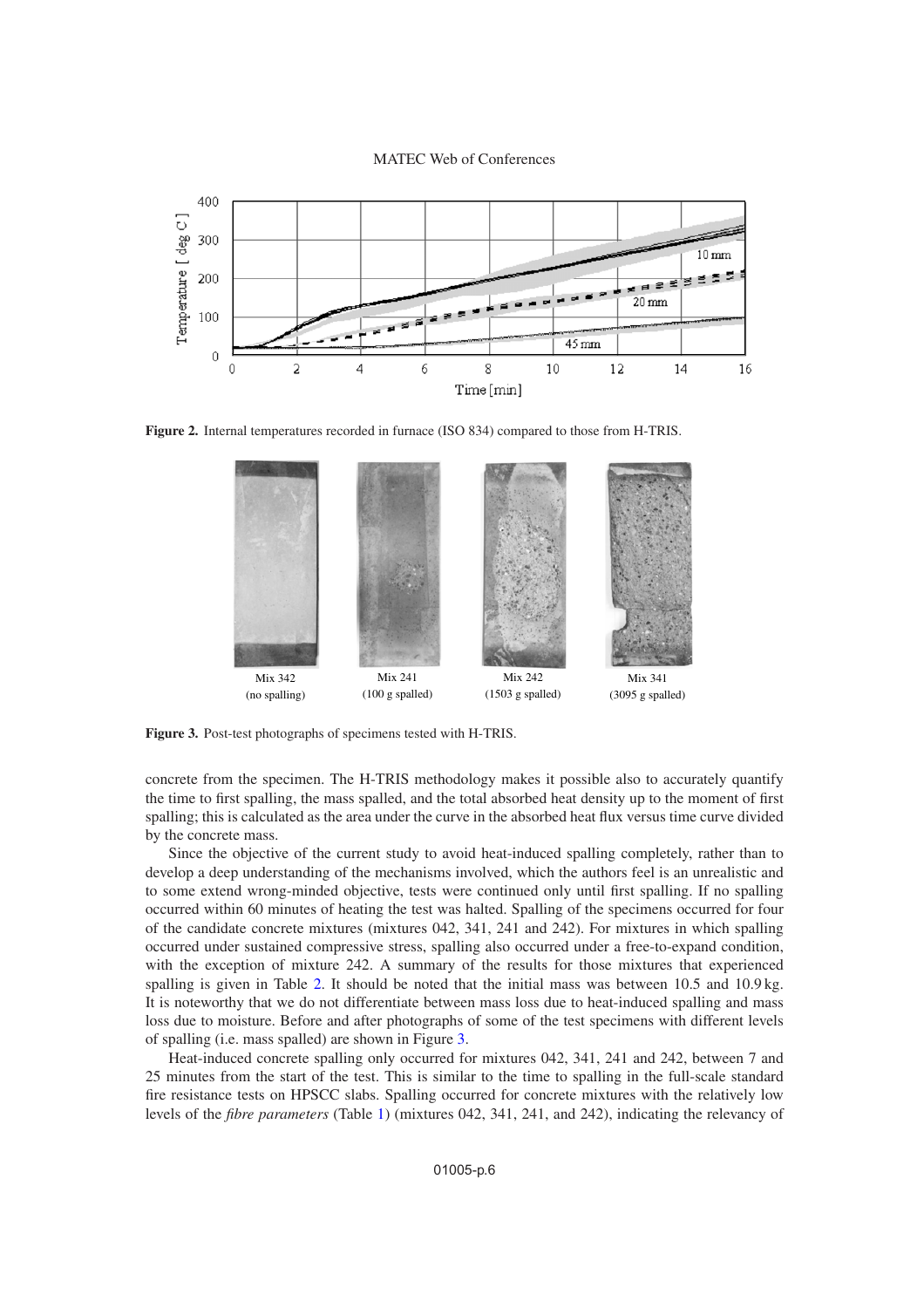#### IWCS 2013

<span id="page-6-2"></span>

**Figure 4.** Mass spalled versus heat absorbed density.

evaluating such parameters. Long individual PP fibre length appears to have a beneficial effect on the occurrence of spalling, when comparing mixtures 341, 345 and 344. These mixtures had identical total surface area and total length of PP fibres, but for mixtures with longer individual PP fibre length, thus lower total number of PP fibres (refer to Table [1\)](#page-3-0), spalling was avoided. This proved to be in accordance with the findings found by Smith and Atkinson [\[23\]](#page-7-17). These findings are not conclusive; mixtures 241 and 242 included 20 mm long PP fibres (see Table [1\)](#page-3-0) but much lower *fibre parameters*, than all other mixtures, thus resulting in the occurrence of spalling when tested with the H-TRIS.

Figure [4](#page-6-2) illustrates the correlation between the mass spalled and the absorbed heat density up to the moment of first spalling. The results indicate that when heat-induced spalling occurs at an early stage of the test, the mass spalled is considerably lower than when it occurs at a later stage. This is expected given that more accumulated thermal (and thermo-mechanical) energy will result in more energy being released when failure initiates; thus more concrete mass spalled. This was more obvious for specimens tested under sustained compressive stress, confirming that compressive stress exacerbates propensity for severe explosive spalling.

#### **6. CONCLUSIONS**

The parameters assessed in this study included the PP fibres' cross section, length, dosage and supplier, while evaluating the influence of the pre-defined *fibre parameters*: total surface area, total length and total number of PP fibres for different concrete mixtures. Test results showed that spalling occurred when at least one of these factors was relatively low, though none of them seems to be exclusively determinant in the effectiveness of PP fibres to avoid the occurrence spalling. The individual length of the PP fibres appears to be an important parameter in the occurrence of spalling; however, further testing is needed before conclusive statements can be made.

The capability of the H-TRIS to accurately quantify the thermal and mechanical conditions within a furnace test with precision and repeatability, and at negligible economical and temporal cost, has been shown. The versatility of the new testing methodology allowed simulation of the thermal and mechanical conditions of a standard fire resistance test in a floor furnace.

#### <span id="page-6-0"></span>**References**

- [1] Harmathy T.Z. and Lie T.T., Fire Test Standard in the Light of Fire Research, *Fire Test Performance, ASTM STP 464, American Society for Testing and Materials*, 85–97, 1970.
- <span id="page-6-1"></span>[2] Maluk C., Bisby L., Terrasi G., Krajcovic M., and Torero J.L., Novel Fire Testing Methodology: Why, How and What Now?, *Proceedings of the 1*st *International Conference on Performance Based and Life Cycle Structural Engineering (PLSE)*, 11pp, 2012.